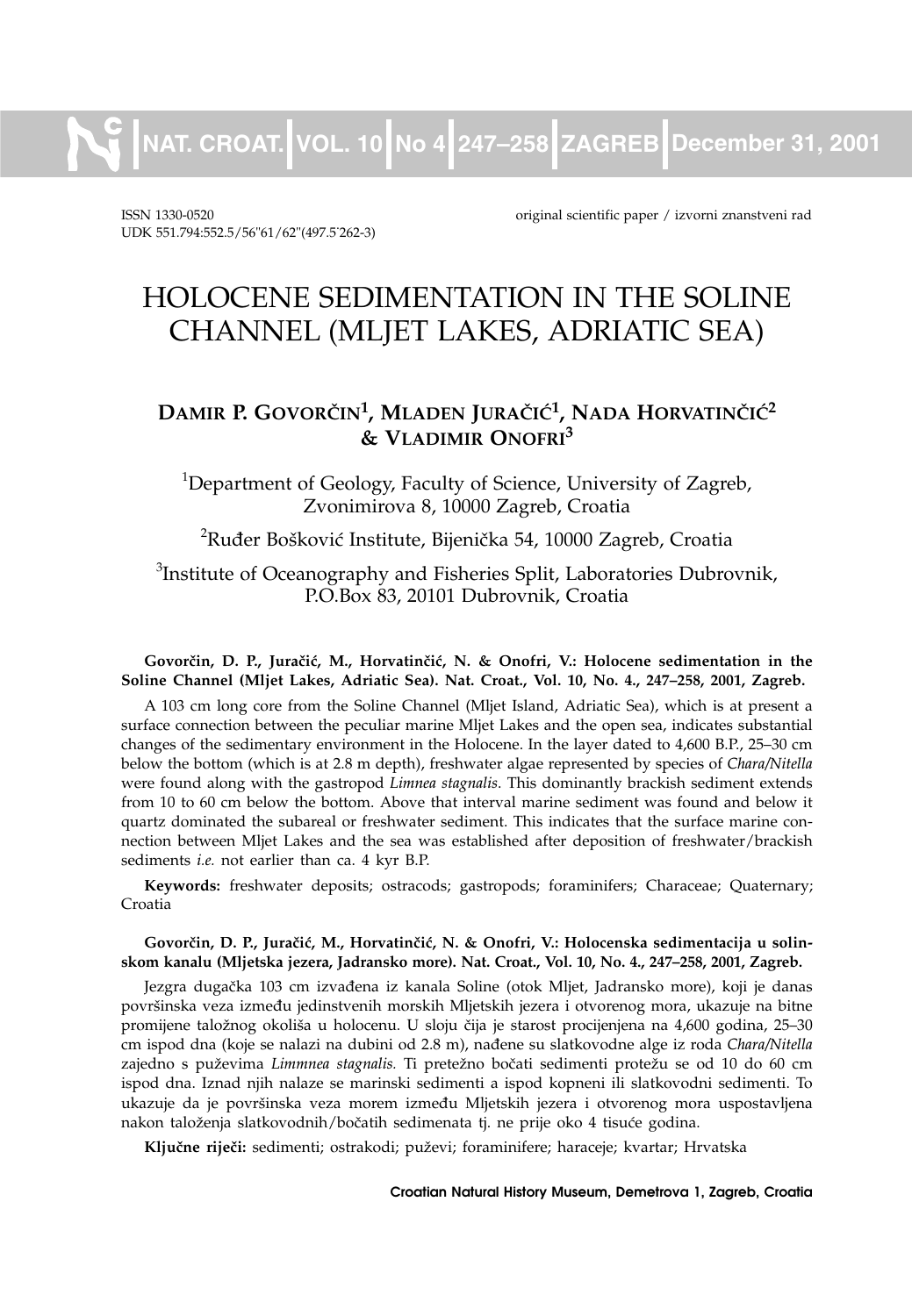# INTRODUCTION

During preparatory work for the construction of a protective dam at the entrance to the Mljet Lakes (Mljet Island, Adriatic Sea, Croatia, Fig. 1) a peculiar black-stained sediment layer was encountered in the shallow water of the Soline Channel. A 103 cm sediment core was taken from this layer in August 1997.

The Mljet Lakes (Veliko jezero and Malo jezero or *Large Lake* and *Small Lake*, respectively) are semi-enclosed, relatively deep depressions connected with the open sea by the narrow, shallow Soline Channel. Being connected with the sea, they contain marine water and, therefore, are not true lakes. However, due to their depth (46 and 29 m respectively) they can hardly be termed lagoons, which are usually defined as shallow semi-enclosed water bodies (PHLEGER, 1969) »having depths that seldom exceed a couple of meters« (KJERFVE & MAGILL, 1989)*.* Therefore we propose that such isolated marine water bodies be called *marine lakes*. The Mljet lakes have peculiar sedimentological characteristics that have been previously investigated. Several interesting phenomena were found, including episodic sedimentation in anoxic con-



**Fig. 1.** Location and bathymetry of the Mljet Lakes and the Soline Channel with core location. Bathymetry of lakes after VULETIĆ (1953)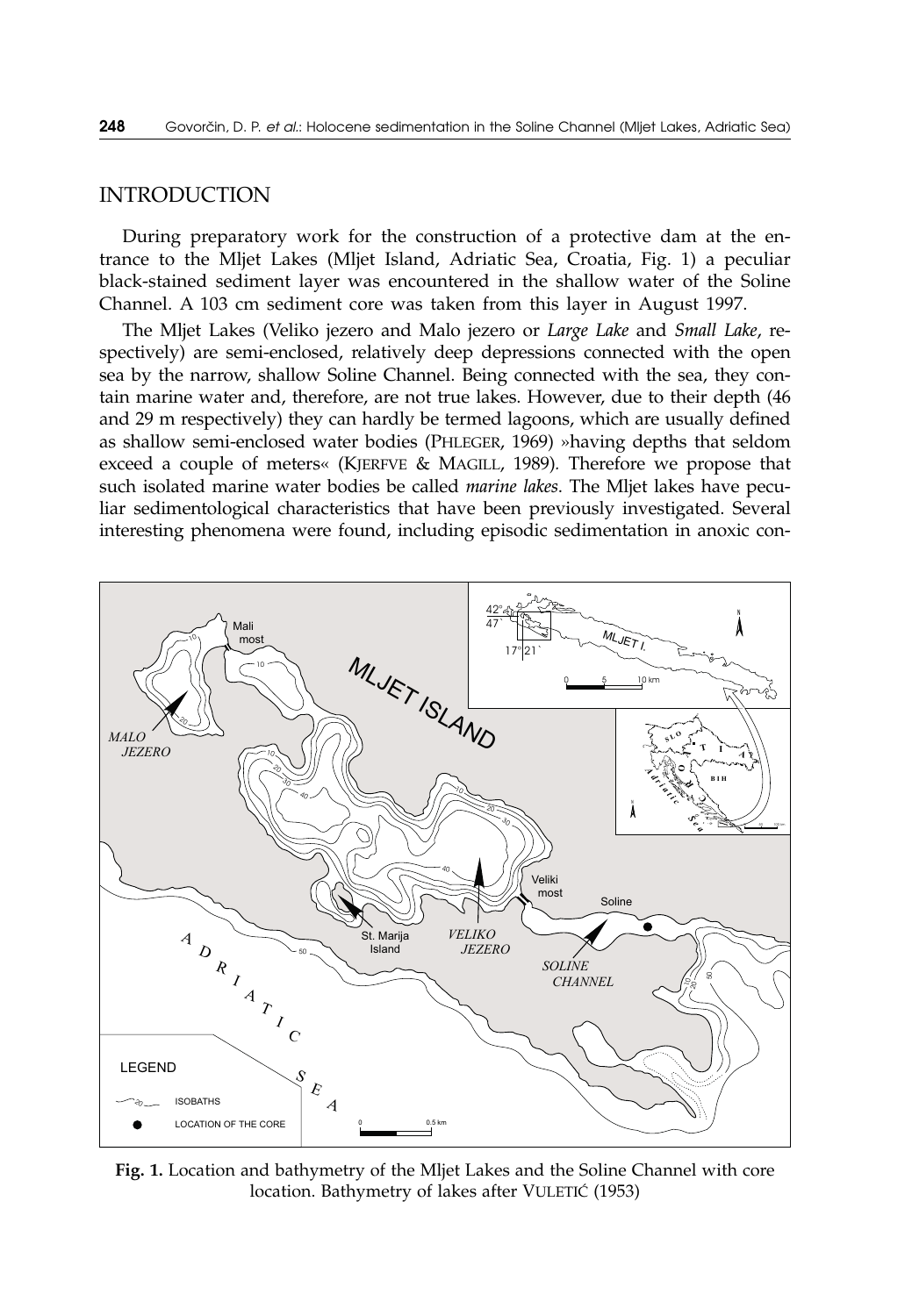ditions and sedimentation of aragonite mud (VULETIĆ, 1953; SEIBOLD, 1958; JURAČIĆ *et al*., 1995, 1998). Sediment cores from both lakes have been used for paleoclimatologic and paleoecologic research (BEUG, 1962; SCHMIDT, 1993; WUNSAM *et al*., 1999).

The depressions in which the marine lakes are located are typically karstic (*dolinas* and *uvalas*) developed in Mesozoic limestones and dolomites. The formation of deep dolinas (sinkholes) occurred while their bottom was above sea level. It can be presumed that periods in recent geological history with a lowered sea level had an important role in their morphogenesis.

During the last glaciation (Würmian) 18 kyr B.P. the global sea level was approximately 120–125 m lower than at present (FAIRBANKS, 1989). Most probably, the dolinas encompassing Mljet Lakes were remodelled, if not formed, during this last glaciation. During Lower Holocene from 10 to 6 kyr B.P. conditions were favourable for the formation of Mljet freshwater lakes (similar to present-day Vrana lake on Cres Island, Adriatic Sea) (JURAČIĆ *et al.*, 1995; WUNSAM *et al.*, 1999). The sea level and the groundwater level (*i.e.* erosional base) rose above the bottom of dolinas during Holocene and hindered subsurface draining of rainwater. Depending on climatic conditions (humid/arid), percolation of freshwater towards the sea or seawater towards the lakes could occur. WUNSAM *et al*. (1999) indicated that marine ingression into Veliko jezero through the Soline Channel took place about 5 kyr B. P.

The Soline Channel is at present a surface connection between the open sea and the Veliko jezero. It is approximately 1 km long and 270 m wide. The entrance to the Veliko jezero is the *Veli most* strait, artificially enlarged to be 10 m wide and 2.5 deep. The maximum depth of the Soline Channel is only 3.8 m. The connection with the open sea (*Vratosolina*) used to be 0.5–1 m deep, but in 1960 was artificially deepened to 2.5 m (STRAŽIČIĆ, 1979).

The main objective of this paper is to add information on the sedimentation environment in the Soline Channel and to the development of the Mljet Lakes, *i.e*. to elucidate the possible time of the opening of the surface connection between the lakes and the open sea.

# SAMPLING AND METHODS

The 103 cm sediment core in a plastic tube was taken by SCUBA diving in Soline Channel at a water depth of 2.8 m (Fig. 1). A subsampling of the core was done at uneven intervals, and the following subsamples were subsequently analysed: 0–3, 3–5, 10–20, 25–30, 45–47, 55–57, 70–72, 86–88 and 98–100 cm from the top of the core (Fig. 2).

Granulometric analysis was done by combining wet sieving through standard ASTM sieves (>32 mm) on Analiysette II (Fritsch, Germany), and particle counting on a Coulter Counter TA II (Coulter Electronics, UK). Sediment type was determined after FOLK (1954) for the top subsample, and after SHEPARD (1954) for the remaining subsamples. Granulometric parameters were determined after FOLK & WARD (1957).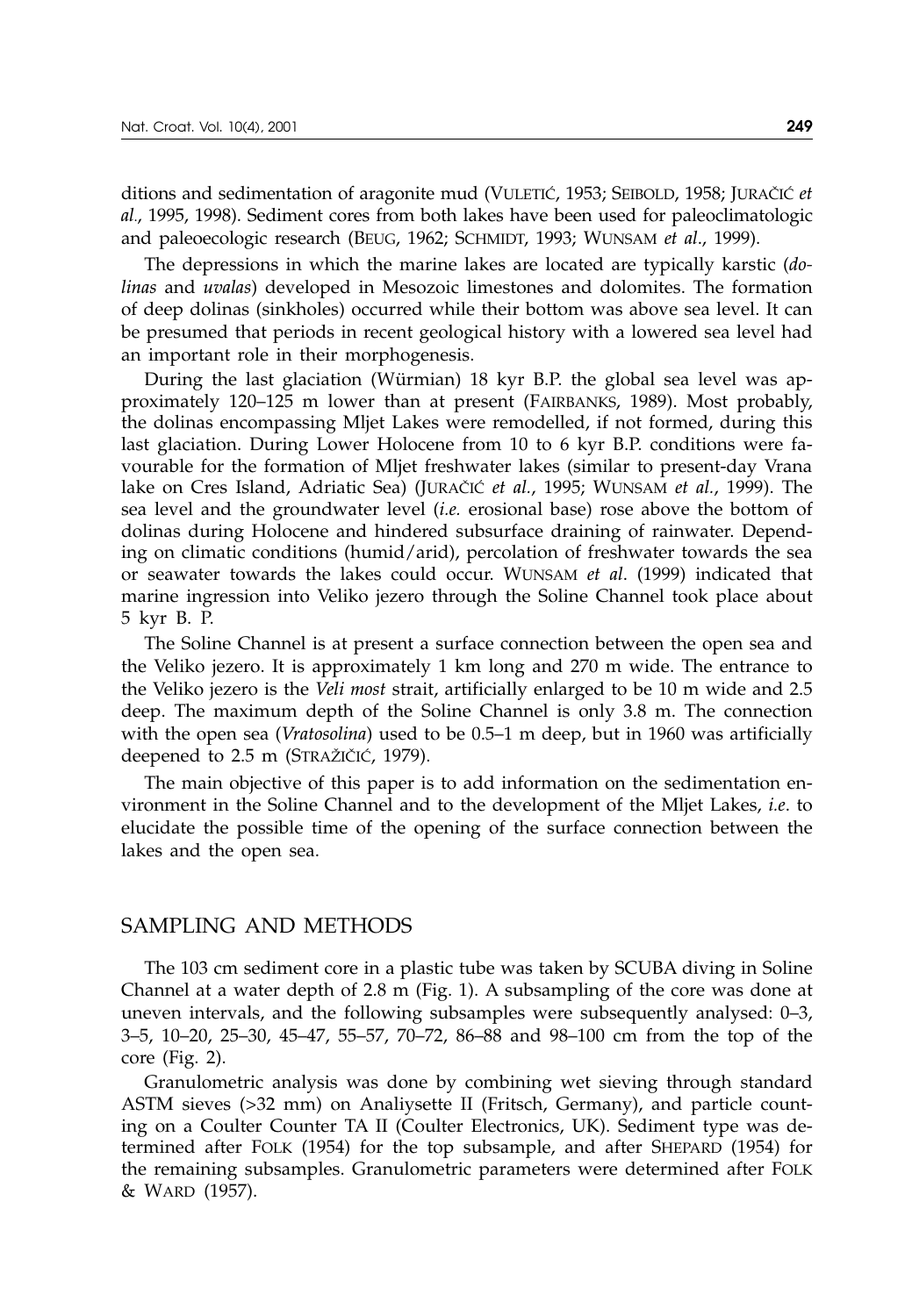

**Fig. 2.** Schematic presentation of the Soline Channel core: left – subsample colour; right – percent of carbonate (white bars) and of organic matter (black bars).

The total organic matter (TOM) was determined as weight loss after the samples had been treated with  $15\%$  H<sub>2</sub>O<sub>2</sub> and heated at  $450$  °C for 6 h (VDOVIC *et al.*, 1991).

Carbonate content was determined gas-volumetrically (JOBSTRAIBIZER, 1970).

Semiquantitative mineralogical composition of some samples was performed using a Philips X-ray diffractometer equipped with a graphite crystal monochromator.

A sediment fraction larger than 125 µm from the bulk of the sample was extracted to identify particles present. Foraminifers were identified after CIMERMAN & LANGER (1991), plant remnants after BEIJERINCK (1976) and MÄGDEFRAU & EHREN-DORFER (1988), gastropods after RADOMAN (1983) and BOLE (1969) and ostracods after ASCOLI (1964). The degree of preservation/fragmentation of biogenous remnants was used to indicate also a degree of autochthony/allochthony.

<sup>14</sup>C activity of the organic fraction from the 25–30 cm sample was measured on a gas proportional counter (SRDO^ *et al*., 1971) in order to determine the age of the sample. The sample was measured twice and the mean radiocarbon age was dendrochronologically corrected after STUVIER *et al*. (1998).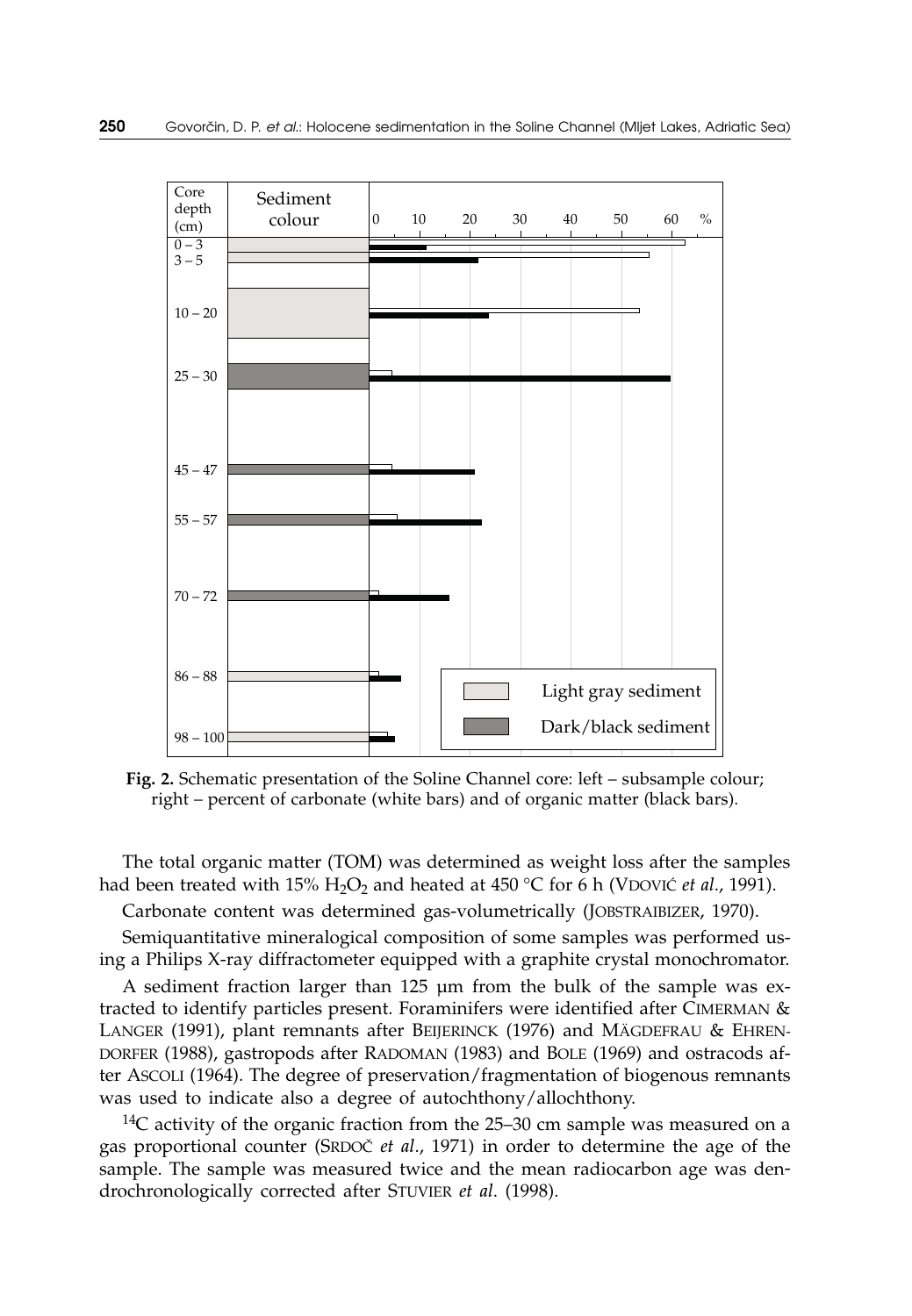#### RESULTS

The granulometric parameters of the samples investigated are presented in Tab. 1. They indicate that only the surface sample (0–3 cm) has coarse-grained particles, whereas in the rest of the core, fine-grained (silt and clay) particles prevail.

The mineralogical composition (Tab. 2) indicates a large share of carbonates in the upper part of the core (0–20 cm) (Fig. 2), whereas quartz is the only abundant mineral in the bottom part of the core (86–88 and 98–100 cm). Pyrite was detected in the 25–30 and 98–100 cm samples. The TOM content is rather high through the core (>5.0%) but is extremely high in the central part (10–60 cm) with the maximum (59.5%) in the sample from 25–30 cm (Fig. 2). The identified fossils (foraminifers, ostracods and gastropods) and plant remnants found in the >125 µm fraction are shown in Tab. 3.

#### **Samples description**

The samples are divided in four groups according to their granulometric, biogenous and mineralogical characteristics.

#### *Surface sample (0–3 cm)*

This sample is a gravelly, muddy sand (FOLK, 1954), with 62.5% of carbonates and TOM content of 11.3%. The dominating minerals are calcite, 5% Mg-calcite, aragonite, and quartz. The sample is characterized by a high content of biogenic car-

| Core<br>depth<br>(cm) | Gravel  <br>(%) | Sand<br>(%) | Silt<br>(%) | Clay<br>(%) | Mean<br>size,<br>$Mz$ ( $\mu$ m) |      | Sorting, $S_0$<br>(FOLK & WARD,<br>1957) |          | Skewness, $S_k$ ,<br>$<$ or $>$ then Mz | Sediment type<br>(SHEPARD,<br>1954) |  |
|-----------------------|-----------------|-------------|-------------|-------------|----------------------------------|------|------------------------------------------|----------|-----------------------------------------|-------------------------------------|--|
| $0 - 3$               | 17.4            | 62.3        | 18.8        | 3.5         | 238.2                            |      | 2.99 very poorly                         | 0.15     | finer                                   | gravelly<br>muddy sand*             |  |
| $3 - 5$               | $\Omega$        | 7.6         | 74.8        | 17.9        | 10.5                             | 1.66 | poorly                                   | 5.56     | finer                                   | clayey silt                         |  |
| $10 - 20$             | $\Omega$        | 27.2        | 48.2        | 24.6        | 17.9                             | 3.00 | very poorly                              | $-0.33$  | coarser                                 | clay-sand-silt                      |  |
| $25 - 30$             | $\Omega$        | 27.7        | 65.3        | 7.0         | 27.8                             | 1.95 | poorly                                   | $-0.177$ | coarser                                 | sandy silt                          |  |
| $45 - 47$             | $\Omega$        | 5.1         | 54.0        | 40.8        | 5.8                              | 1.77 | poorly                                   | $-0.094$ | coarser                                 | clayey silt                         |  |
| $55 - 57$             | $\Omega$        | 4.9         | 74.4        | 20.7        | 9.2                              | 1.58 | poorly                                   | 0.11     | finer                                   | clayey silt                         |  |
| $70 - 72$             | $\Omega$        | 6.7         | 72.9        | 20.4        | 8.8                              | 1.75 | poorly                                   | 0.044    | finer                                   | clayey silt                         |  |
| 86-88                 | $\Omega$        | 12.3        | 39.9        | 47.7        | 6.4                              |      | 2.36 very poorly                         | $-0.42$  | coarser                                 | silty clay                          |  |
| $98 - 100$            | $\Omega$        | 8.1         | 67.6        | 24.3        | 8.4                              |      | 1.91 very poorly                         | 0.084    | finer                                   | clayey silt                         |  |

\* FOLK (1954)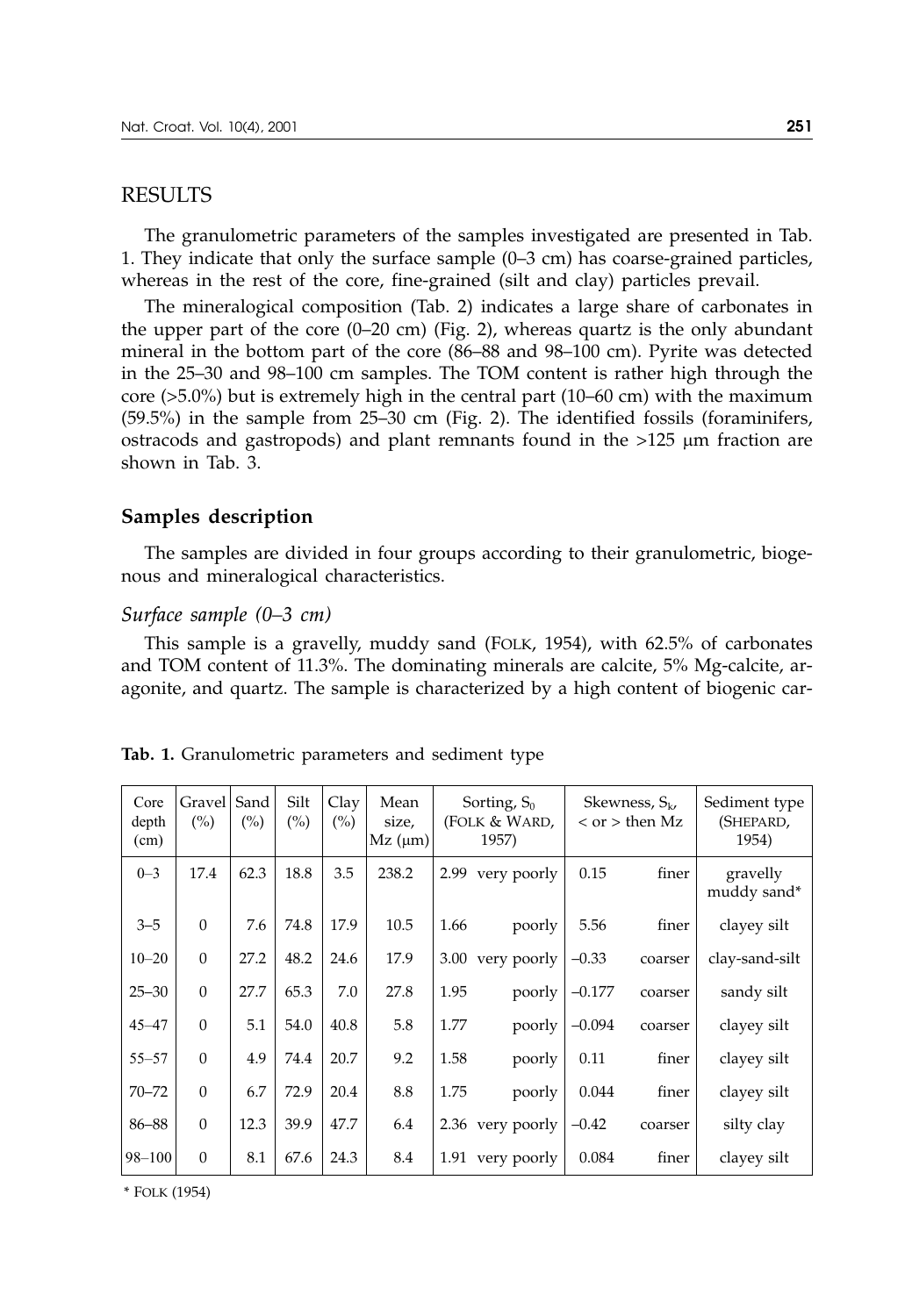| Core depth in cm    |             | $0 - 3$                        | $3 - 5$ | $10 - 20$ | $25 - 30$ | $45 - 47$ | $55 - 57$ | $70 - 72$ | 86-88                    | 98-100   |
|---------------------|-------------|--------------------------------|---------|-----------|-----------|-----------|-----------|-----------|--------------------------|----------|
| Minerals            | Calcite     | $+++$                          | n.a.    | $+++$     | $+$       | n.a.      | n.a.      | n.a.      |                          |          |
|                     | Mg calcite  | $^{+++}$                       | n.a.    | -         |           | n.a.      | n.a.      | n.a.      | -                        |          |
|                     | Dolomite    | $+$                            | n.a.    | $+$       | -         | n.a.      | n.a.      | n.a.      |                          |          |
|                     | Aragonite   | $^{+++}$                       | n.a.    | $^{++}$   |           | n.a.      | n.a.      | n.a.      |                          |          |
|                     | Quartz      | $+++$                          | n.a.    | $^{++}$   | $^{+}$    | n.a.      | n.a.      | n.a.      | $++++$                   | $++++$   |
|                     | Muscovite   | -                              | n.a.    | $+$       | -         | n.a.      | n.a.      | n.a.      | -                        |          |
|                     | Kaolinite   | $\qquad \qquad \longleftarrow$ | n.a.    |           | -         | n.a.      | n.a.      | n.a.      | -                        | $+$      |
|                     | Illite      | $^{++}$                        | n.a.    | $+$       | $^{+}$    | n.a.      | n.a.      | n.a.      | $^{++}$                  | $^{++}$  |
|                     | Smectite    | -                              | n.a.    |           |           | n.a.      | n.a.      | n.a.      | $^{++}$                  | -        |
|                     | Plagioclase |                                | n.a.    |           | $^{++}$   | n.a.      | n.a.      | n.a.      | $^{++}$                  | $^{++}$  |
|                     | Pyrite      |                                | n.a.    | $^{+}$    | $^{++}$   | n.a.      | n.a.      | n.a.      | $+$                      | $^{+++}$ |
| Amorphous substance |             | $\overline{\phantom{m}}$       | n.a.    |           | $+++$     | n.a.      | n.a.      | n.a.      | $\overline{\phantom{m}}$ |          |
| Carbonates $(\% )$  |             | 62.5                           | 55.4    | 53.5      | 4.5       | 4.5       | 5.4       | 1.8       | 1.8                      | 3.6      |
| Organic matter (%)  |             | 11.3                           | 12.4    | 23.5      | 59.5      | 20.7      | 22.1      | 15.8      | 6.1                      | 5.0      |

**Tab. 2.** Mineralogical and chemical composition of sediments.

Estimation from X-ray diffractograms:  $+++$  very abundant (>25 %);  $++$  fairly abundant (10–25 %); + detected  $(>2 \%)$ ; – not detected; n.a. not analysed.

bonate detritus. In the coarser fraction (250–500 µm) gastropods and bivalves fragments and sponge spicules are very abundant. Ostracod valves belonging to species of *Loxoconcha affinis* (BAIRD)*, Aurila convexa* (BAIRD, 1850), *Semythereis aff. inversa* (MÜLLER, 1894), *Procytherideis complicata* (RUGGIERI, 1953), *Xestoleberis communis* (MÜL-LER, 1894), *Xestoleberis gr. dispar* (MÜLLER, 1894) and genera of *Urocythereis* are also abundant, whereas *Cyprideis torosa* (JONES, 1850) valves are less abundant. The ostracod assemblage confirms normal marine salinity, except *C. torosa,* which could indicate freshwater influence. All the foraminifers present (Tab. 3) also confirm normal marine conditions, although some of species detected can tolerate large salinity variations (MURRAY, 1991).

## *Subsurface sample (3–5 cm)*

This sample is a clayey silt (SHEPARD, 1954) with 55.4% carbonates and 12.4% TOM content. Biogenic carbonate remnants are mostly fragmented, although intact shells are also found. Foraminifers, such as *Quinqueloculina, Peneroplis, Elphidium*, gastropods, such as Trochidae, Ceritoidae, Rissoidae and *Ventrosia cissana* (RADOMAN, 1973), and ostracods such as *Aurila convexa*, *Urocythereis* sp.*, Semythereis aff. inversa* and *Procytherideis complicata* were detected. Organic plant remnants were also found in this sample (*Ceratophyllum/Potamogeton/Ranunculus* sp. fruits, and oogonia fragments of *Chara/Nitella* sp.).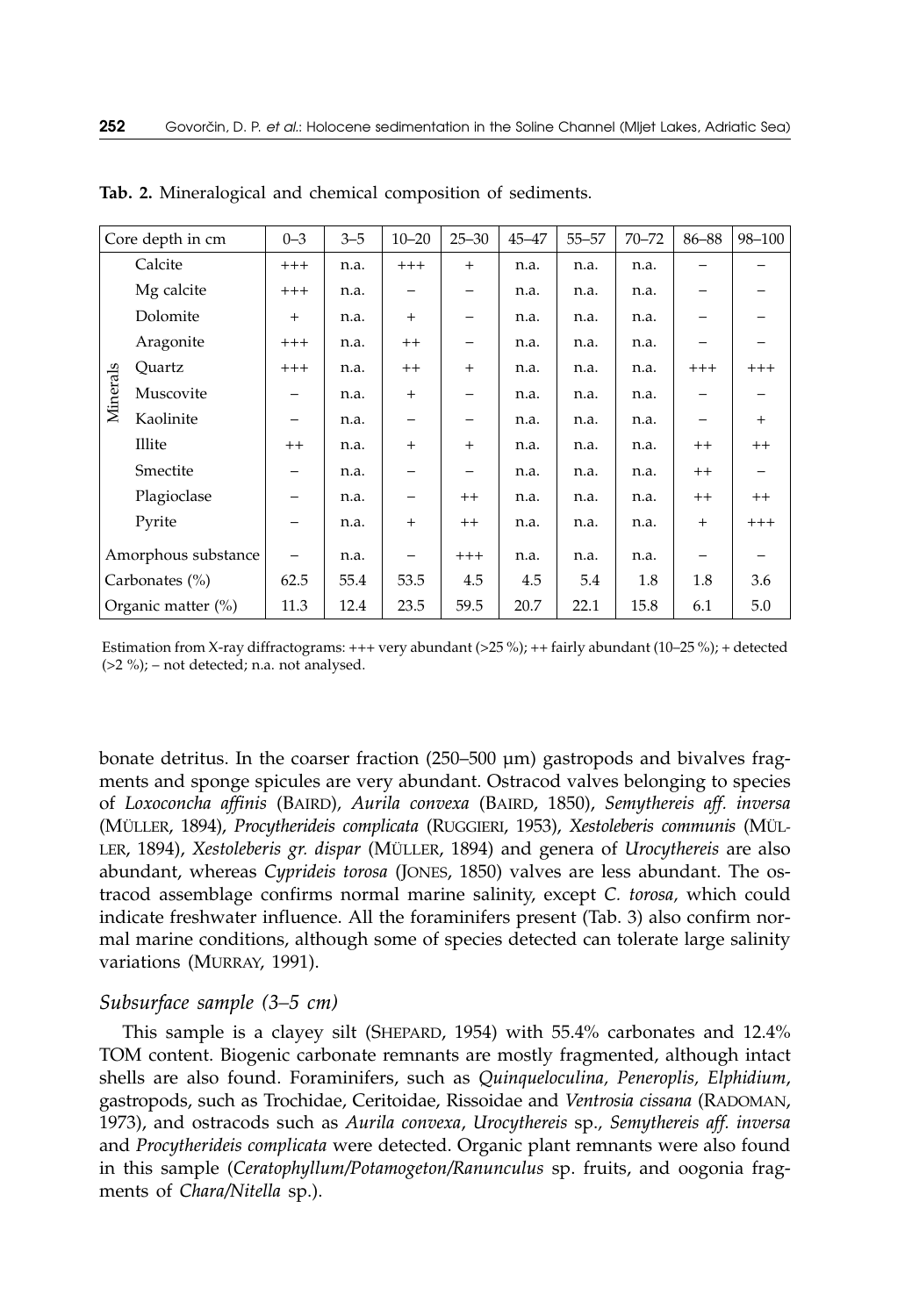| Core depth, cm |                                      | $0 - 3$ | $3 - 5$         | $10 - 20$      | $25 - 30$ | 45-47          | 55-57              | 70-72    | 86-88 | 98-100         |
|----------------|--------------------------------------|---------|-----------------|----------------|-----------|----------------|--------------------|----------|-------|----------------|
|                | Aurila convexa                       | $^{+}$  | $^{+}$          |                |           |                |                    |          |       |                |
| Ostracods      | Cyprideis torosa                     | $+$     | $^{+}$          | $+$            | $^{+}$    | $\, +$         | $^{+}$             |          |       |                |
|                | Loxoconcha affinis                   | $^+$    |                 |                |           |                |                    |          |       |                |
|                | Potamocypris lucicola                | $+$     | $^{+}$          |                |           |                |                    |          |       |                |
|                | Semitherura aff. inversa             | $+$     |                 |                |           |                |                    |          |       |                |
|                | Xestoleberis communis                | $^{+}$  |                 |                |           |                |                    |          |       |                |
|                | Xestoleberis gr. dispar              | $^{+}$  |                 |                |           |                |                    |          |       |                |
|                | Urocithereis sp.                     | $+$     |                 |                |           |                |                    |          |       |                |
|                | Lymnea stagnalis                     |         |                 |                | $^{+}$    |                |                    |          |       |                |
|                | Ventrosia cissana                    | $^+$    | $^+$            | $^{+}$         |           |                |                    |          |       |                |
| Gastropods     | Trochidae                            | $+$     | $^{+}$          | $\overline{+}$ |           |                |                    |          |       |                |
|                | Rissoidae                            |         | $^{+}$          | $^{+}$         | $\,{}^+$  |                |                    |          |       |                |
|                | Ceritoidae                           | $+$     | $^{+}$          | $^{+}$         |           | $^{+}$         |                    |          |       |                |
|                | Hydrobiidae                          | $+$     |                 |                | $^{+}$    | $^{+}$         |                    |          |       |                |
| Foraminifers   | Triloculina schreiberiana            | $+$     |                 | $+$            | $^{+}$    |                |                    |          |       | $\overline{+}$ |
|                | Rosalina bradyi                      | $^+$    | $^{+}$          | $^{+}$         |           | $\overline{+}$ |                    |          |       |                |
|                | Quinqueloculina nodulosa             | $^+$    |                 |                |           | $^{+}$         |                    |          |       |                |
|                | Quinqueloculina laevigata            | $+$     | $^{+}$          |                | $^{+}$    |                |                    |          |       |                |
|                | Peneroplis pertusus                  | $+$     | $^+$            | $^{+}$         | $^{+}$    | $^{+}$         |                    |          |       | $^{+}$         |
|                | Elphidium crispum                    | $+$     | $^{+}$          | $^{+}$         | $\,{}^+$  | $^{+}$         | $\,+\,$            | $\,{}^+$ |       | $\hbox{ }$     |
|                | Cibicides refulgens                  | $+$     | $^{+}$          | $\ddot{}$      | $+$       | $+$            | $+$                |          |       |                |
|                | Asterigerinata mamilla               | $^{+}$  | $^+$            | $^+$           | $^+$      | $\overline{+}$ | $\hspace{0.1mm} +$ |          |       | $\,{}^+$       |
| Plants         | Chara/Nitella sp.                    |         | $^+$            | $^{+}$         | $^+$      | $\overline{+}$ | $^{+}$             | $^+$     |       |                |
|                | Ceratophyllum/Potamogeton/Ranunculus |         | $\! + \!\!\!\!$ | $^{+}$         | $^{+}$    |                | $^{+}$             | $^{+}$   |       |                |
|                | Potentilla sp.                       |         |                 |                |           |                | $+$                | $^{+}$   |       |                |

**Tab. 3.** Animals and plants determined in fraction >125 µm

## *Sediment from 10 to 60 cm depth (samples 10–20, 25–30, 45–47 and 55–57 cm)*

These sediment samples are mostly silty. The top is still carbonate-rich (53.5%), whereas below 20 cm the carbonate content is low (4–6%). This part of the core is characterized by a very high TOM content (over 20%) with a maximum of 59.5% in the dark (black) layer at 25–30 cm.

In all samples, in this interval, fruit fragments of *Ceratophyllum/Potamogeton/Ranunculus* sp. and oogonia of *Chara/Nitella* sp. were found.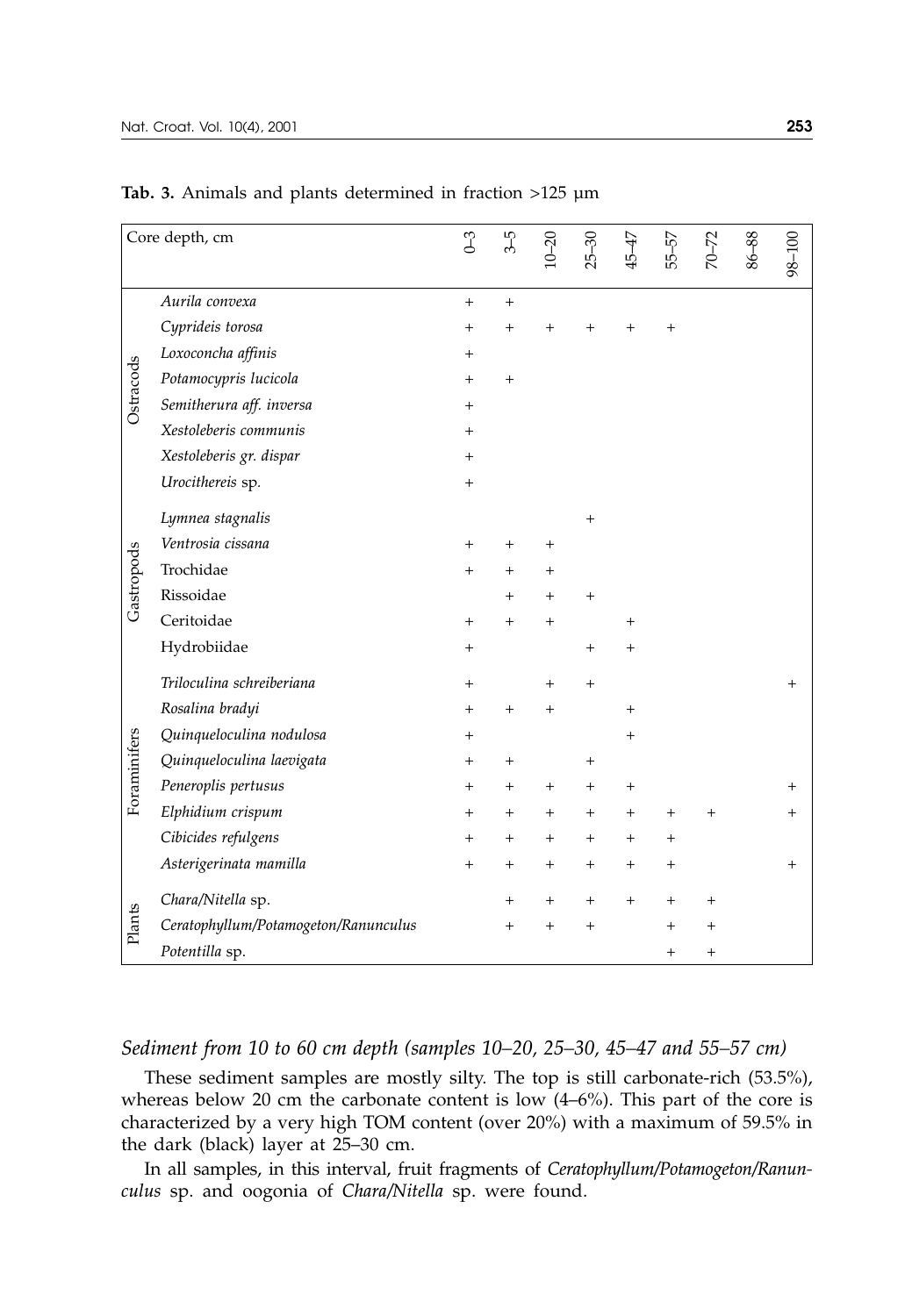In the 10–20 cm sample well-preserved remnants of species *Cyprideis torosa* were abundant. This is a euryhaline genus that can also be found in fresh water (ASCOLI, 1964). A gastropod *Ventrosia cissana* (RADOMAN, 1973) characteristic of brackish water was abundant in this layer.

The 25–30 cm sample, containing the 2 cm long gastropod *Lymnea stagnalis* (L), also presents very scarce biogenic remnants in fraction  $125-500 \mu m$ , but a very high TOM content. The radiocarbon age of this sample (Sample No. Z-2749) with  $1 \sigma$  error is  $4055 \pm 111$  yr B.P. The conversion of <sup>14</sup>C age to calibrated (cal) age using a calibration curve after STUIVER *et al.* (1998) gave the age interval of 2860–2460 cal yr B.C. with a confidence of 68.2%. Deeper samples (45–47 cm and 55–57 cm) show an increased share of carbonised plant remnants (black ones that resemble wood fragments, and brown ones that look like grass blades).

#### *Sediment from 60 to 100 cm depth (samples 70–72, 86–88 and 98–100 cm)*

Sediments in this interval are also fine-grained (silty clay and clayey silt). Carbonate content is low (1.8–3.6%), and TOM content is diminishing towards the bottom (from 15.8 to 5.0%). The main mineral encountered is quartz, with some minor proportions of plagioclase, pyrite and illite. The main characteristic of these samples is a dominance of quartz grains in 125–500 mm fraction, and very low incidence or absence of biogenic detritus. There are very rare foraminifers of the genera *Elphidium* and *Peneroplis* that are mostly fragmented, and very rare plant remnants (wood and branch fragments, and grass blades).

#### DISCUSSION

The Holocene evolution of the Soline Channel is quite interesting. Today it is a shallow (2.5 m) surface connection between the open sea and the Mljet Lakes (Veliko jezero). The lower part of the investigated core, 60 to 100 cm below the bottom (older than  $\sim$  4.8 cal kyr B.P.), is poor in biogenic remnants. The predominance of quartz associated with clay minerals indicates that in this period, the Soline Channel area was either the dry bottom of a shallow *dolina* accumulating red soil (*terra rossa*), or a swampy depression probably similar to *blatine* (depressions in carbonate rock with bottom near to, or below sea level filled with fresh/brackish water, and characterized by the accumulation of mud) (BOGNAR & CURIĆ, 1995). Such *blatine* are quite common on Mljet Island. Sporadic marine biota remnants (mostly fragmented foraminifers and gastropods) may have found their way into the sediment either by bioturbation or during storms from the nearby sea. According to WUNSAM *et al*. (1999), between 6.3. and 5.5 kyr B.P., the climate was changing from more humid conditions towards a Mediterranean climate (with prevalent precipitation during winter). In this period, quartz sand grains might have been brought from surrounding hillsides. Their genesis might be similar to the quartz sand deposits found on the opposite, eastern side of the Mljet Island. These quartz sands were probably brought by wind in the Pleistocene (KRKALO & PENCINGER, 1995).

The main, most interesting part of the core is the interval between 60 and 10 cm, characterized by high TOM content. The remnants of freshwater plants (*Chara*/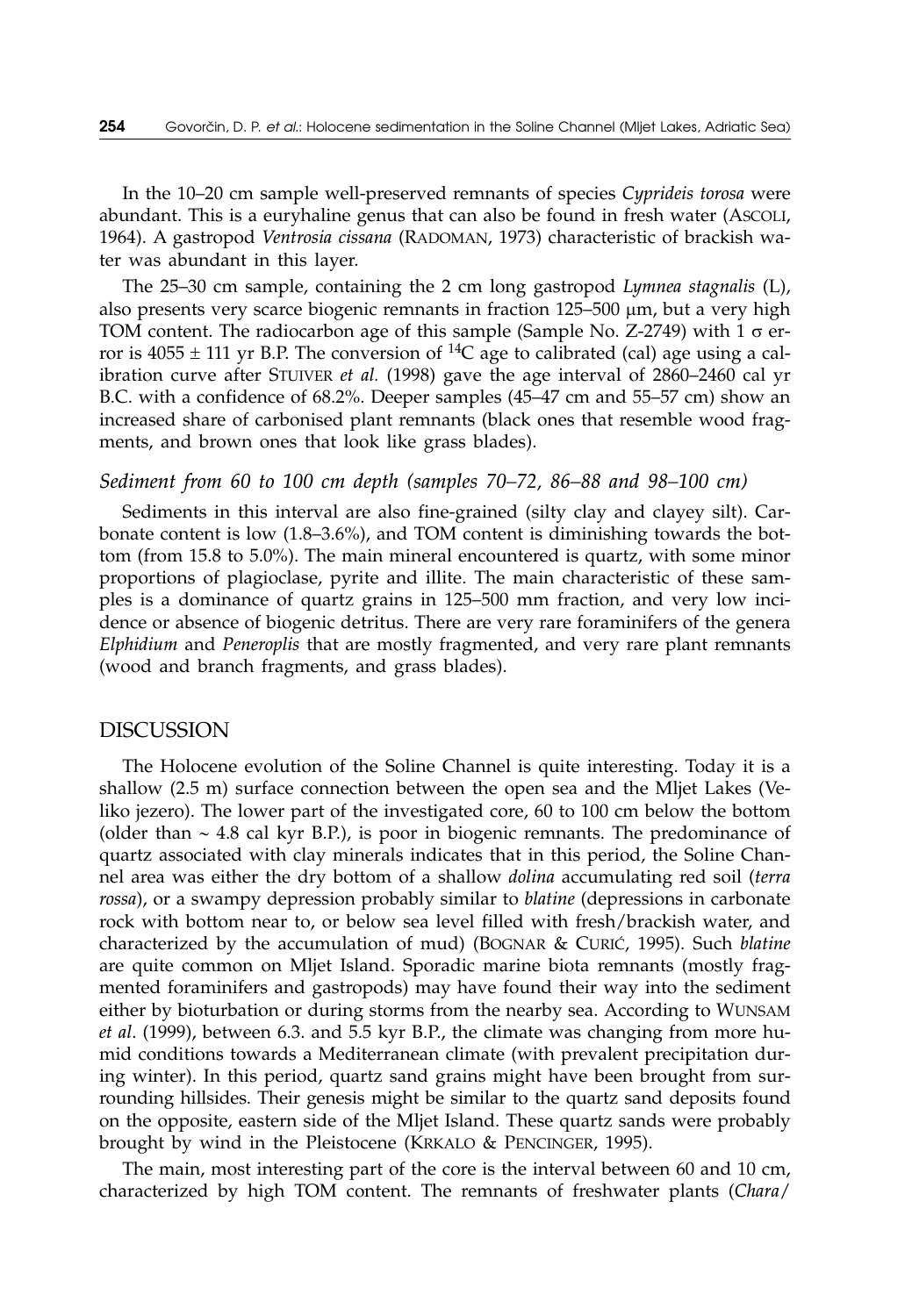*Nitella* sp., Tab. 3) indicate a depositional environment such as a freshwater lake/ swamp. The preservation of the plant remnants was enhanced by the existence of anoxic conditions at and below the water/sediment interface (as evidenced by high TOM content, black color, pyrite). The freshwater/brackish character of the environment is supported by findings of gastropods *Ventrosia cissana* and *Lymnea stagnalis*. Moreover, only ostracod species *Cyprideis torosa* was found in this interval, and it is a brackish water species. Plant remnants from the layer  $25-30$  cm with  $14C$ calibrated age of 4810–4410 cal yr B.P. indicate that during that period in the Soline Channel there was a brackish water environment. Therefore this channel could not have acted as a marine ingression path to Veliko jezero as stated in WUNSAM *et al*. (1999). The observed changes towards sea conditions of Veliko jezero must thus have occurred underground, through the karstified flanks.

The surface sediment layer in the Soline Channel is rather distinct. It is predominantly biogenic carbonate sand, mainly originating from fragmentation of skeletons and shells of gastropods, foraminifers and bivalves. The sediment type is in accordance with present hydrographic and environmental conditions in the Channel. The transition into lower TOM sediment is gradual. There is a decrease in carbonate content, in share of marine species remnants, and there is a gradual increase of freshwater/brackish remnants. Especially, the 3–5 cm layer shows mixed characteristics. Most probably such a gradual change is due to the bioturbation of sediments. However, the opening of the Channel and the establishment of a tidal current system could have influenced the formerly sedimented material, and an erosional phase between the lower freshwater/brackish and the normal upper marine sedimentation might have occurred.

The human influence on the opening of the Channel remains open. However, the anthropogenic changes (deepening and enlargements of straits) are well documented.

#### CONCLUSION

A sediment core from the Soline Channel indicates a succession of three different paleoenvironments in the Holocene. The lower part of the core (60–100 cm) indicates a subareal or freshwater accumulation of a quartz-dominated sediment in the bottom of a karst dolina. The central part (10–60 cm) of the core is dominated by organic remnants deposited in freshwater/brackish environment, whereas only the surface sediment (0–3 cm) is in accordance with present hydrographical conditions (sheltered shallow marine channel with tidal currents).

The freshwater character of sediments dated to between 4810–4410 cal yr B.P. in the Soline Channel indicates that the surface connection between Mljet Lakes and the open sea was established later than formerly presumed (WUNSAM *et al*., 1999).

## ACKNOWLEDGEMENTS

This work was funded by grant (119301) of the Ministry of Science of the Republic of Croatia. The authors wish to thank to Neda Vdović, Vlasta Cosović, Darko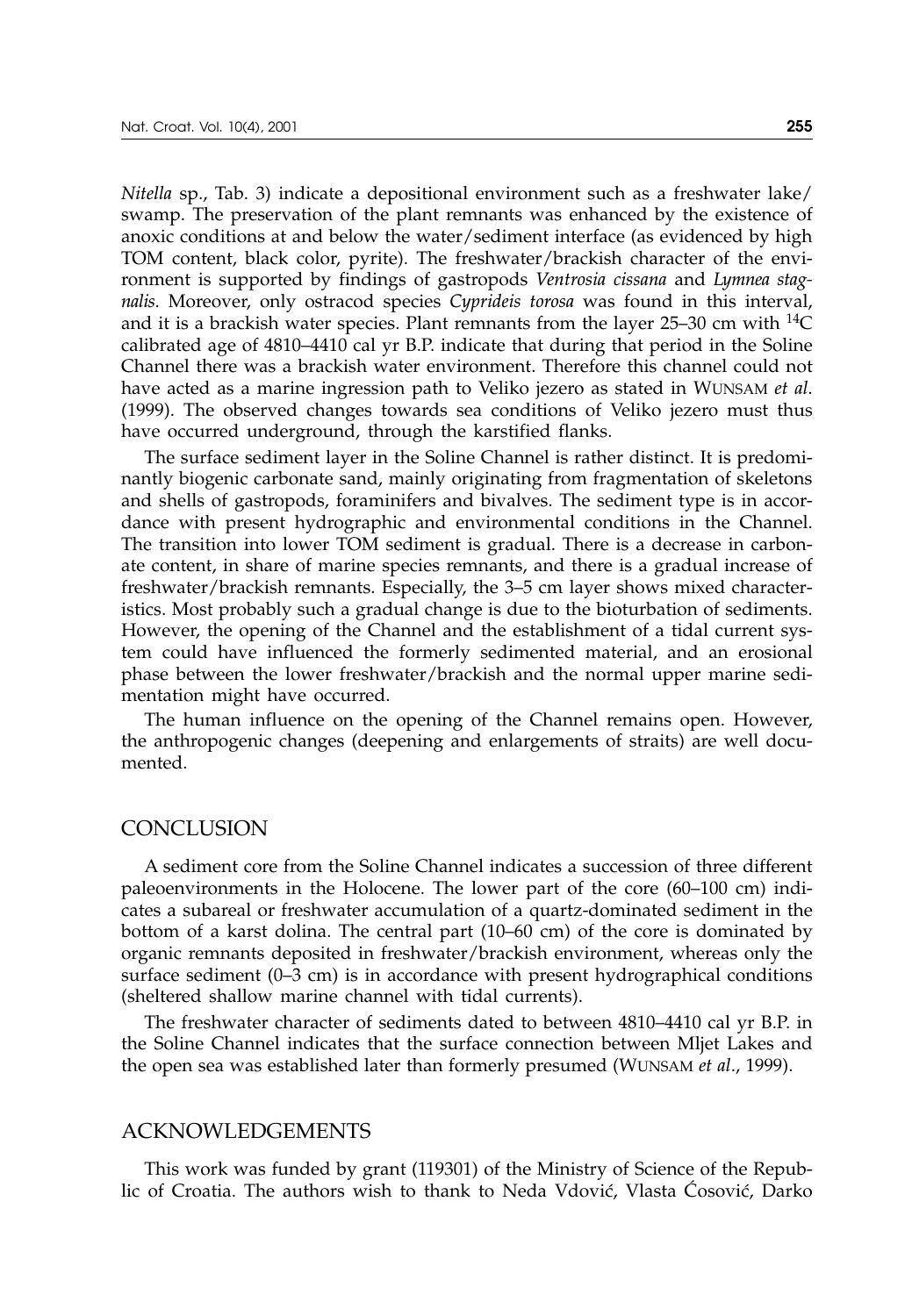Tibljaš, and Renata Šoštarić who helped in the analyses. Special thanks go to a referee, Prof. Nevio Pugliese, who substantially improved the manuscript.

*Received February 13, 2001*

#### **REFERENCES**

- ASCOLI, P., 1964: Preliminary ecological study on Ostracoda from bottom cores of the Adriatic Sea. Pubblicazione della Stazione Zoologica di Napoli, **33** suppl., 213–246.
- BEIJERINCK, W., 1976: Zadenatlas der nederlandsche flora. Ten behoeve van de botanie, paleontologie, bodemcultur en Warenkeinnis. Backhus & Meesters. Amsterdam.
- BEUG, H.-J., 1962: Über die estern anthropogenen Vegetationsveränderungen in Süddalmatien an Hand eines neuen Pollendiagrammen von »Malo jezero« auf Mljet. Veröff. Geobotan. Inst. d. ETH, stiftung Rübel, in Zürich, Heft **37**, 9–15.
- BOGNAR, A. & CURIĆ, L., 1995: Geomorfološke značajke otoka Mljeta. In: DURBEŠIĆ, P. & BENO-VIĆ, A. (Eds), Prirodne značajke i društvena valorizacija otoka Mljeta. Pomena, Mljet Island, September 4–10, 1995. Ekološke monografije 6. Hrvatsko ekološko društvo, Zagreb, 74–84.
- BOLE, J., 1969: Ključi za določevanje živali. Mekužci. Mollusca. Institut za Biologio univerze v Ljubljani, Društvo Biologov Slovenije, Ljubljana. p. 115.
- CIMERMAN, F. & LANGER, M., 1991: Mediterranean Foraminifera*.* 1–118, pls 1–95, dela SAZU IV razreda, Ljubljana.
- FAIRBANKS, R. G., 1989: A 17,000-year glacio-eustatic sea level record: influence of glacial melting rates on the Younger Dryas event and deep-ocean circulation. Nature, **343**, 637–642.
- FOLK, R. L., 1954: The distinction between grain size and mineral composition in sedimentary-rock nomenclature. Jour. Geology, **62**, 344–359.
- FOLK, R. L. & WARD, W. C., 1957: Brazos river bar: a study in significance of grain size parameters. J. Petrol. **27**, pp 3–26.
- JOBSTRAIBIZER, P. G., 1970: Determinazione rapida di calcite e dolomite per via gas volumetrica nei sedimenti. Boll. Soc. Geol. It., **89**, 401–413.
- JURAČIĆ, M., SONDI, I., BARIŠIĆ, D., VDOVIĆ, N. & PRAVDIĆ, V., 1995: Sedimenti i sedimentacija u mljetskim jezerima. In: DURBEŠIĆ, P. & BENOVIĆ, A. (Eds), Prirodne značajke i društvena valorizacija otoka Mljeta. Pomena, Mljet Island, September 4–10, 1995. Ekološke monografije 6. Hrvatsko ekološko društvo, Zagreb, 107-116.
- JURAČIĆ, M., SONDI, I., MILAT, O. & GUŠIĆ, I., 1998: Aragonite sedimentation in a restricted marine environment (Mljet Lakes, Adriatic Sea). Rapp. du 35e Congr. CIESM, **35**(1), 76–77.
- KJERFVE, B. & MAGILL, K. E., 1989: Geographic and hydrodynamic characteristics of shallow coastal lagoons.- Mar. Geol., **88**, 187–199.
- KRKALO, E. & PENCINGER V., 1995: Mineralne sirovine otoka Mljeta. In: DURBEŠIĆ, P. & BENOVIĆ, A. (Eds), Prirodne značajke i društvena valorizacija otoka Mljeta. Pomena, Mljet Island, September 4–10, 1995. Ekološke monografije 6. Hrvatsko ekološko društvo, Zagreb, 147–154.
- MÄGDEFRAU, K. & ENHERDORFER, F., 1988: Sistematika, evolucija i geobotanika. Školska knjiga, Zagreb, 88–90.
- MURRAY, J. W., 1991: Distribution and Ecology of Bentic Foraminifers*.* 1–380, Longman, Harlow.
- PHLEGER, F. B., 1969: Some general features of coastal lagoons. In: AYALA-CASTANERAS A. (ed.), Lagunas Costeras. Univ. Nac. Autonomus de México, México. 5–26.
- RADOMAN, P., 1973: Hydrobidea a superfamily of Prosobranchia (Gastropoda). Serbian Academy of sciences and arts, department of sciences 57, vol. DXLVII, 31, plate 1, Beograd.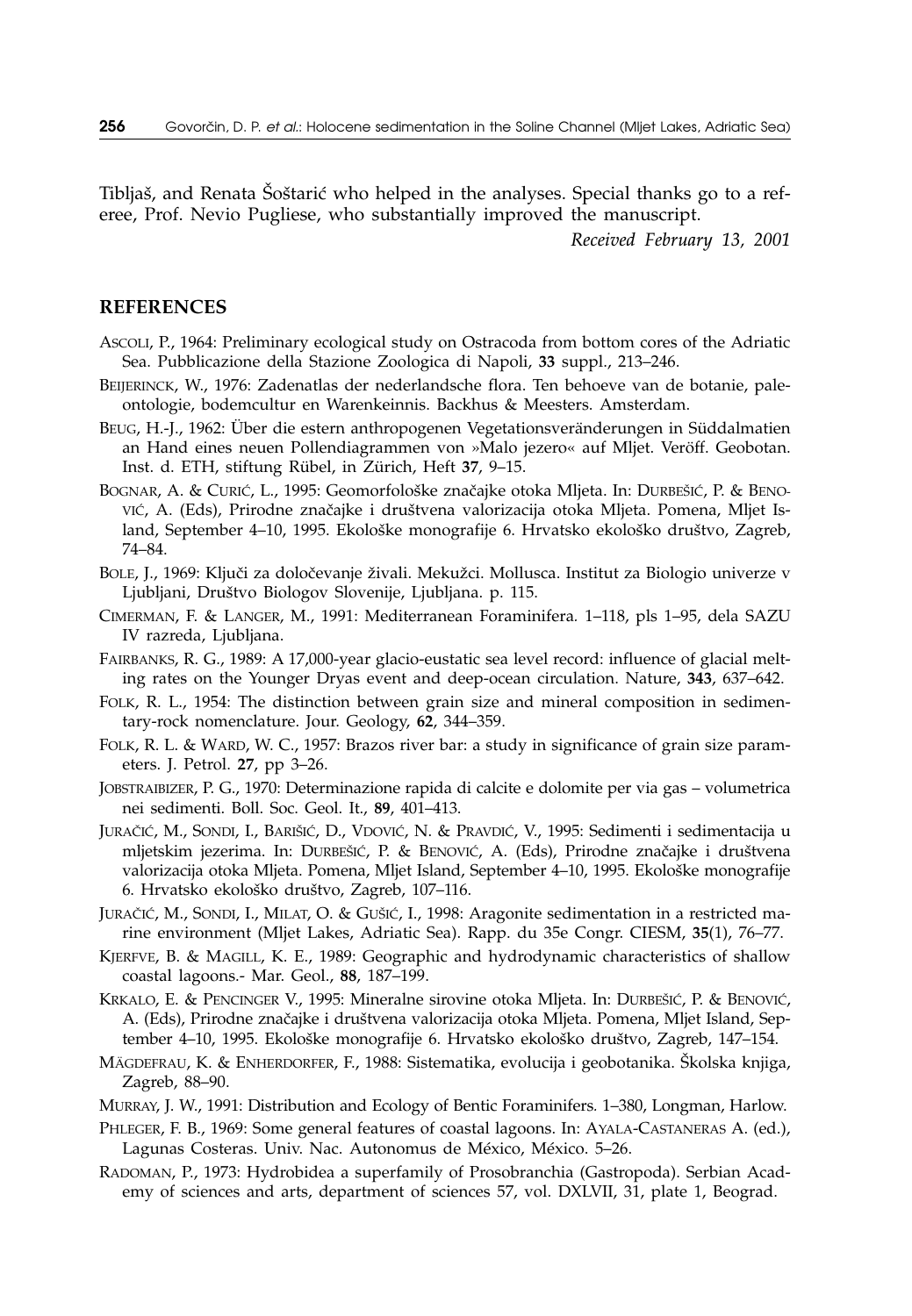- SCHMIDT, R., 1993: Environmental changes in two Adriatic coastal lakes in the time interval 7,500–5000 B.P. (Atlantic) with references to diatom succession of *Cyclotella*. Limnologica **23**, 47–58.
- SHEPARD, F. D., 1954: Nomenclature based on sand-silt-clay ratio. -J. Sediment. Petrol., **24**, 151–154.
- SEIBOLD, E., 1958: Jahrelangen in Sedimenten der mittleren Adria. Geologische Rundschau, **47**, 100–117.
- SRDOČ, D., BREYER, B. & SLIEPČEVIĆ, A., 1971: Rudjer Bošković Institute Radiocarbon Measurements I. Radiocarbon, **13**, 135–140.
- STRAŽIČIĆ, N., 1979: Ljepote i znamenitosti Mljetskog jezera. Priroda, 68/5, 144–150.
- STUIVER, M., REIMER, P. J., BARD, E., BECK, W., BURR, G. S., HUGHEN, K. A., KROMER, B., MCCOR-MAC, G., VAN DER PLICHT, J. & SPURK, M., 1998: Intcal98 Radiocarbon age calibration, 24,000–0 cal BP. Radiocarbon, **40**, 1041–1083.
- VULETIĆ, A., 1953: Structure géologique du fond du Malo Jezero et du Veliko, sur l'île de Mljet, Acta adriatica*,* **6**/1, 1–65, Split.
- VDOVIĆ, N., BIŠĆAN, J. & JURAČIĆ, M., 1991: Relationship between specific surface area and some chemical and physical properties of particulates: study in the northern Adriatic. Mar. Chem., **36**, 317–328.
- WUNSAM, S., SCHMIDT, R. & MÜLLER J., 1999: Holocene lake development of two Dalmatian lagoons (Malo and Veliko Jezero, Isle of Mljet) in respect to changes in Adriatic sea level and climate. Palaeogeography, Palaeoclimatology, Palaeoecology, **146**, 251–281.

# **SA@ETAK**

# **Holocenska sedimentacija u solinskom kanalu (Mljetska jezera, Jadransko more)**

D. P. Govorčin, M. Juračić, N. Horvatinčić & V. Onofri

Analizom sedimenata iz jezgre dužine 103 cm pokušalo se objasniti promjene u sedimentacijskom okolišu Solinskog kanala tijekom holocena. Danas je Solinski kanal vodena veza Mljetskih jezera s otvorenim morem. Na dnu jezgre u uzorcima s dubine 98–100 i 86–88 cm nađeni su sedimenti gotovo bez i jednog biljnog ili `ivotinjskog ostatka ali s kvarcnim zrnima (frakcije 125–250 µm i 250–500 µm). Moglo bi se pretpostaviti da su taloženi u kopnenim ili/i slatkovodnim uvjetima. Njihova starost je ve}a od 4600 godina. U uzorku 70–72 cm pojavljuju se ostaci *Chara/Nitella* koji ukazuju na slatkovodne uvjete. U grupi uzoraka (55–57, 45–47 i 25–30 cm) očituje se povećanje udjela organske tvari što upućuje na anoksične uvjete, a ostaci bilja i životinja ukazuju na bočatu sredinu. Starost uzorka 25–30 cm određena je pomoću <sup>14</sup>C metode na 4600 godina, a udio organske tvari u uzorku je veći od 50%. U vrijeme taloženja sedimenta u uzorku 25–30 cm u Solinskom kanalu su vladali slatkovodni/močvarni uvjeti u kojima je raslo slatkovodno bilje. To dovodi u pitanje pretpostavku da je u vremenu između 4000 i 5000 godina prije sadašnjosti postojala veza između Velikog jezera i otvorenog mora kroz Solinski kanal (WUNSAM *et al*., 1999). Velika je razlika u tipu sedimenata koji se nalaze danas